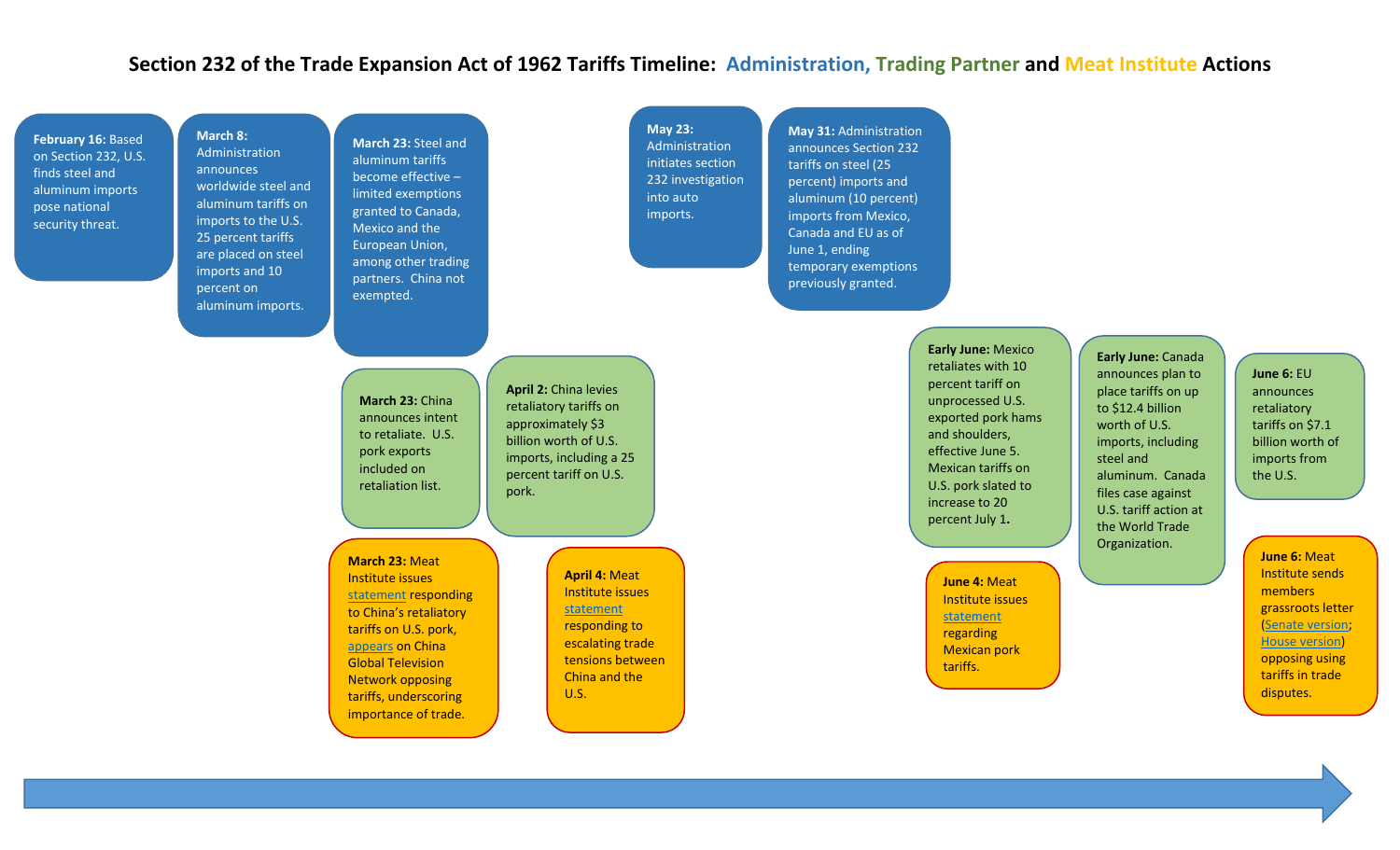## **Section 232 of the Trade Expansion Act of 1962 Tariffs Timeline: Administration, Trading Partner and Meat Institute Actions**

**July 1:** Canada publishes official retaliatory tariff list – imposes 10 percent tariffs on certain U.S. beef product imports to the country, including bovine prepared meals.

**July 5:** Mexico retaliates with 10 percent tariff on unprocessed U.S. exported pork hams and shoulders, effective June 5. Mexican tariffs on U.S. pork slated to increase to 20 percent July 1**.**

**Mid-July:** U.S. files five separate trade disputes at the World Trade **Organization** challenging retaliatory tariffs proposed by China, the European Union, Canada, Mexico, and Turkey. The retaliation was in response to the U.S.'s steel and aluminum tariffs.

**July 26:** U.S. and European Union agree to hold trade talks, halting implementation of future tariffs, as they address current steel and aluminum tariffs, among other issues.

**Early August:** U.S. issues proclamation doubling steel and aluminum tariffs on imports from Turkey to 50 and 20 percent, respectively. Turkey vows to retaliate against U.S. electronics.

**October 1: U.S.,** Canada, and Mexico announce U.S.-Mexico-Canada (USMCA) agreement reached. Section 232 tariffs remain in place, as do retaliatory tariffs on U.S. meat exports.

## **November 2018:** U.S., Canada, and Mexico sign USMCA on the sidelines of the G-20 Summit in Buenos Aires, Argentina. Section 232 tariffs remain in place, as do retaliatory tariffs on U.S. meat exports.

**December 2018:** Meat Institute, National Pork Producers Council send letter to U.S. Trade Representative detailing organizations' reluctance to provide support for Congressional approval of USMCA should the U.S.'s steel and aluminum tariffs on Canada and Mexico, and Mexico's 20 percent retaliatory tariffs on U.S. pork exports, remain in place.